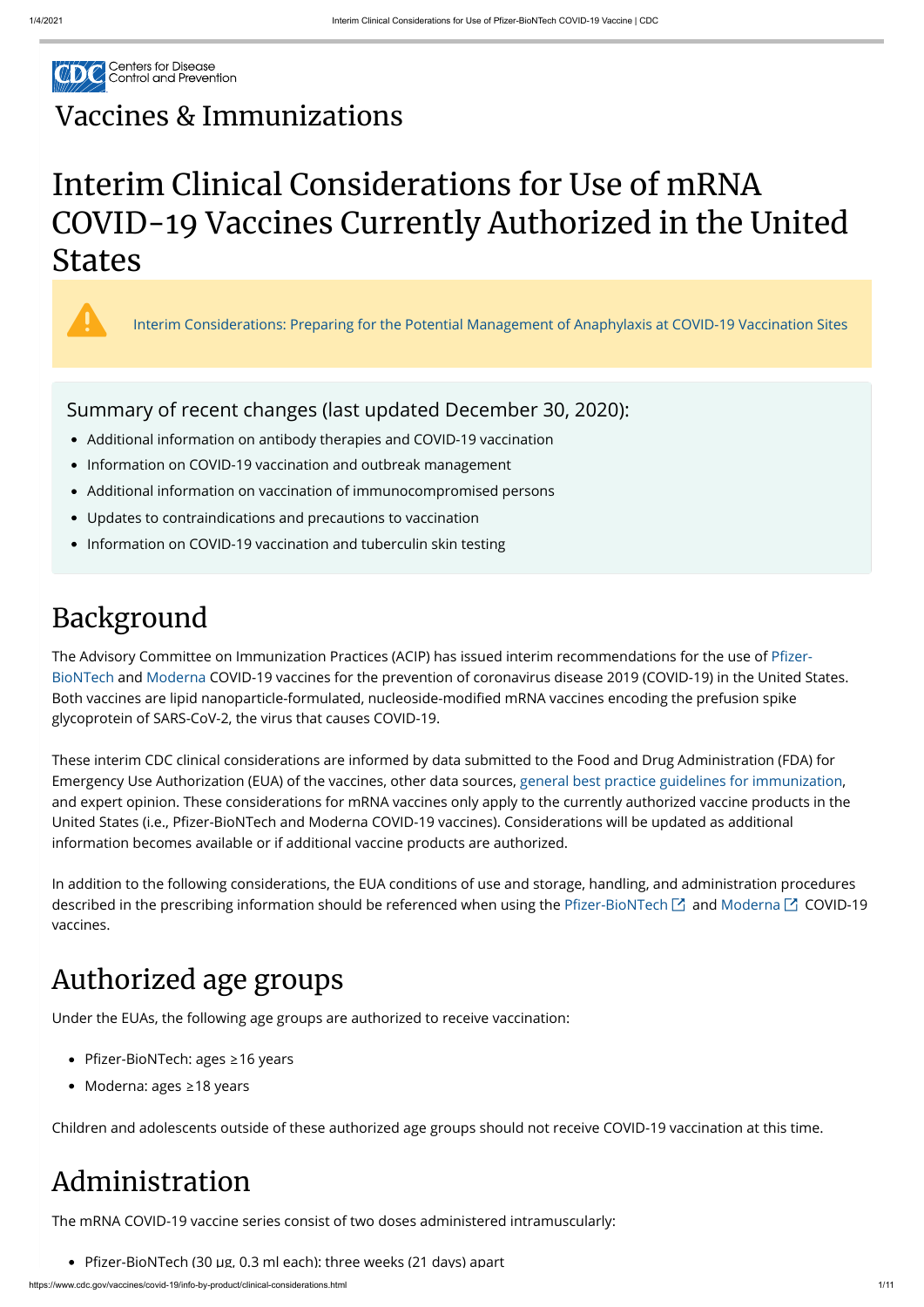Moderna (100 µg, 0.5 ml): one month (28 days) apart

e o ec (30 <mark>y - ec (30 y - ec (30 y - ec ee s ( days) ap</mark>a t ee s ( days) apa t ee s ( days) apa t ee s ( days) a<br>T ee s ( days) apa t ee s ( days) apa t ee s ( days) apa t ee s ( days) apa t ee s ( days) apa t ee s ( days

Second doses administered within a grace period of ≤4 days from the recommended date for the second dose are considered valid; however, doses administered earlier do not need to be repeated. The second dose should be administered as close to the recommended interval as possible. However, there is no maximum interval between the first and second dose for either vaccine.

# Interchangeability with other COVID-19 vaccine products

Given the lack of data on the safety and efficacy of mRNA COVID-19 vaccines administered simultaneously with other vaccines, the vaccine series should be administered alone, with a minimum interval of 14 days before or after administration with any other vaccine. If mRNA COVID-19 vaccines are inadvertently administered within 14 days of another vaccine, doses do not need to be repeated for either vaccine.

Either of the currently authorized mRNA COVID-19 vaccines can be used when indicated; ACIP does not state a product preference. However, these mRNA COVID-19 vaccines are not interchangeable with each other or with other COVID-19 vaccine products. The safety and efficacy of a mixed-product series have not been evaluated. Both doses of the series should be completed with the same product. However, if two doses of different mRNA COVID-19 vaccine products are inadvertently administered, no additional doses of either product are recommended at this time. Recommendations may be updated as further information becomes available or other vaccine types (e.g., viral vector, protein subunit vaccines) are authorized.

### Coadministration with other vaccines

For vaccinated persons who subsequently develop COVID-19, prior receipt of an mRNA COVID-19 vaccine should not affect treatment decisions (including use of monoclonal antibodies, convalescent plasma, antiviral treatment, or corticosteroid administration) or timing of such treatments.

### Booster doses

The need for and timing of booster doses for mRNA COVID-19 vaccines has not been established. No additional doses beyond the two-dose primary series are recommended at this time.

Currently, there are no data on the safety and efficacy of mRNA COVID-19 vaccines in persons who received monoclonal antibodies or convalescent plasma as part of COVID-19 treatment. Based on the estimated half-life of such therapies as well as [evidence](https://www.cdc.gov/coronavirus/2019-ncov/hcp/duration-isolation.html) suggesting that reinfection is uncommon in the 90 days after initial infection, vaccination should be deferred for

## Vaccination of persons with a SARS-CoV-2 infection or exposure

### Persons with a current or prior history of SARS-CoV-2 infection

Data from clinical trials indicate that mRNA COVID-19 vaccines are safe in persons with evidence of a prior SARS-CoV-2 infection. Vaccination should be offered to persons regardless of history of prior symptomatic or asymptomatic SARS-CoV-2 infection. Viral testing to assess for acute SARS-CoV-2 infection or serologic testing to assess for prior infection solely for the purposes of vaccine decision-making is not recommended.

Vaccination of persons with known current SARS-CoV-2 infection should be deferred until the person has recovered from the acute illness (if the person had symptoms) and [criteria](https://www.cdc.gov/coronavirus/2019-ncov/hcp/disposition-in-home-patients.html) have been met for them to discontinue isolation. This recommendation applies to persons who develop SARS-CoV-2 infection before receiving any vaccine doses as well as those who develop SARS-CoV-2 infection after the first dose but before receipt of the second dose. While there is otherwise no recommended minimum interval between infection and vaccination, [current evidence](https://www.cdc.gov/coronavirus/2019-ncov/hcp/duration-isolation.html) suggests that reinfection is uncommon in the 90 days after initial infection. Thus, persons with documented acute SARS-CoV-2 infection in the preceding 90 days may delay vaccination until near the end of this period, if desired.

Persons who previously received passive antibody therapy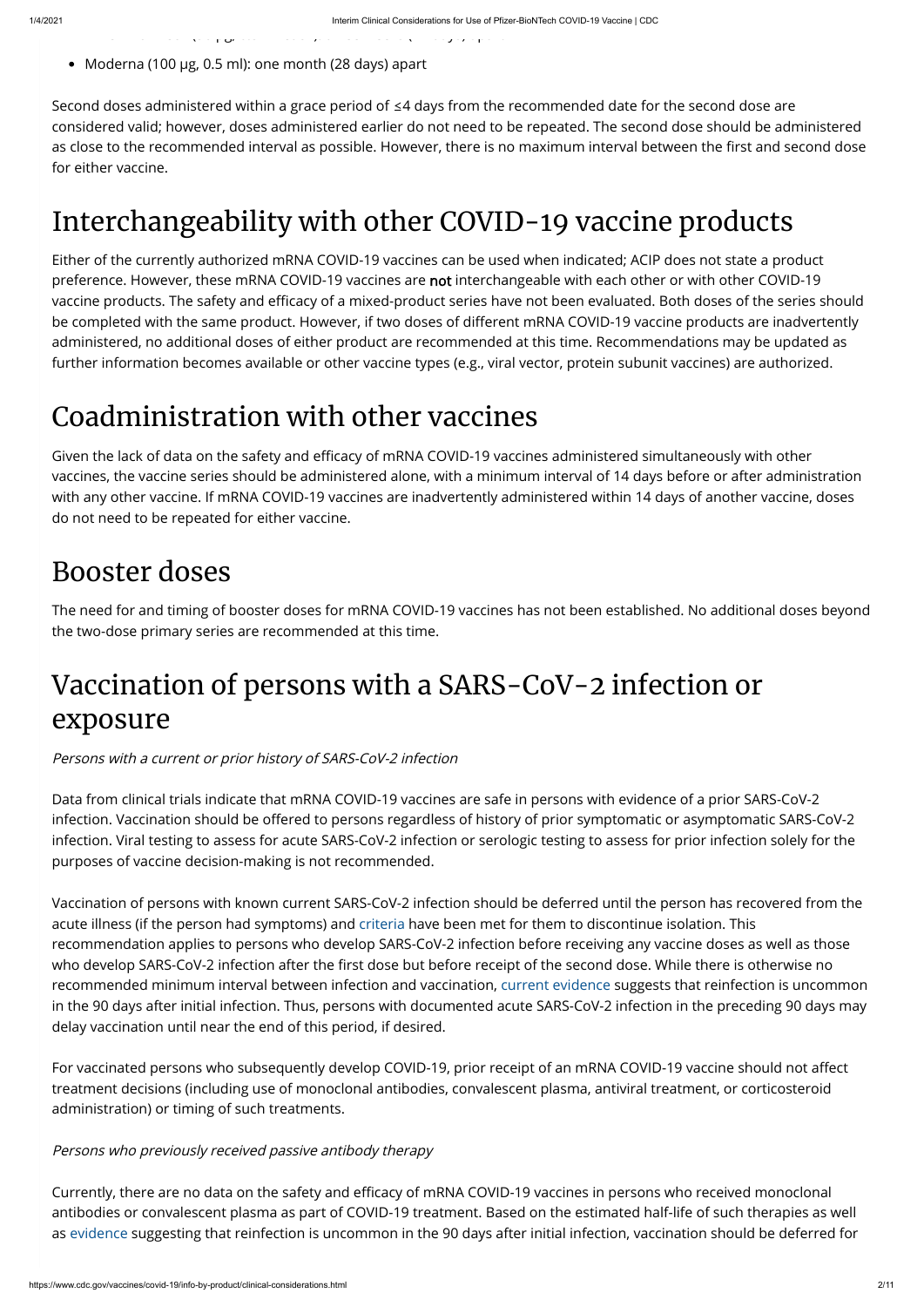at least 90 days, as a precautionary measure until additional information becomes available, to avoid interference of the antibody treatment with vaccine-induced immune responses.

For persons receiving antibody therapies not specific to COVID-19 treatment (e.g., intravenous immunoglobulin, RhoGAM), administration of mRNA COVID-19 vaccines either simultaneously with or at any interval before or after receipt of an antibody-containing product is unlikely to substantially impair development of a protective antibody response. Thus, there is no recommended minimum interval between other antibody therapies (i.e., those that are not specific to COVID-19 treatment) and mRNA COVID-19 vaccination.

mRNA vaccines are not currently recommended for outbreak management or for post-exposure prophylaxis, which is vaccination to prevent the development of SARS-CoV-2 infection in a person with a specific known exposure. Because the median [incubation period](https://www.cdc.gov/coronavirus/2019-ncov/hcp/clinical-guidance-management-patients.html) of SARS-CoV-2 is 4 to 5 days, it is unlikely that the first dose of COVID-19 vaccine would provide an adequate immune response within the incubation period for effective post-exposure prophylaxis. Thus, vaccination is unlikely to be effective in preventing disease following an exposure.

### Vaccinating persons with a known SARS-CoV-2 exposure or during COVID-19 outbreaks

Persons in the community or outpatient setting who have had a known COVID-19 exposure should not seek vaccination until their [quarantine period](https://www.cdc.gov/coronavirus/2019-ncov/if-you-are-sick/quarantine.html) has ended to avoid potentially exposing healthcare personnel and other persons to SARS-CoV-2 during the vaccination visit.

Residents with a known COVID-19 exposure living in congregate healthcare settings (e.g., long-term care facilities), where exposure and transmission of SARS-CoV-2 can occur repeatedly for long periods of time, may be vaccinated. In these settings, healthcare personnel are already in close contact with residents (e.g., entering patient rooms for evaluation and treatment). Vaccinators should employ appropriate [infection prevention and control procedures](https://www.cdc.gov/coronavirus/2019-ncov/hcp/infection-control-recommendations.html).

to vaccination (see 'contraindications' section below). Clinical trials demonstrated similar safety and efficacy profiles in persons with some underlying medical conditions, including those that place them at [increased risk for severe COVID-19](https://www.cdc.gov/coronavirus/2019-ncov/need-extra-precautions/people-with-medical-conditions.html), compared to persons without comorbidities. Information on groups with specific underlying medical conditions is included below.

Persons with HIV infection or other immunocompromising conditions, or who take immunosuppressive medications or therapies [might be at increased risk for severe COVID-19](https://www.cdc.gov/coronavirus/2019-ncov/need-extra-precautions/people-with-medical-conditions.html). Data are not currently available to establish vaccine safety and efficacy in these groups. Persons with stable HIV infection were included in mRNA COVID-19 vaccine clinical trials, though data remain limited. Immunocompromised individuals may receive COVID-19 vaccination if they have no contraindications to vaccination. However, they should be counseled about the unknown vaccine safety profile and effectiveness in

Residents of other congregate settings (e.g., correctional and detention facilities, homeless shelters) with a known COVID-19 exposure may also be vaccinated, in order to avoid delays and missed opportunities for vaccination given the increased risk for outbreaks in these settings. However, where feasible, precautions should be taken to limit mixing exposed individuals with other residents or staff (except those essential for the provision of vaccination services, who should employ appropriate infection and control procedures).

Persons residing in congregate settings (healthcare and non-healthcare) who have had an exposure and are awaiting results of SARS-CoV-2 testing may be vaccinated if the person does not have symptoms consistent with COVID-19.

In situations where facility-wide testing is being conducted to identify SARS-CoV-2 infections, facilities should attempt to complete facility-wide testing within a period that allows for test results to be received prior to vaccination in order to isolate those patients with SARS-CoV-2 infection. However, it is not necessary to wait for test results if this would create delays in vaccination. In such situations, persons without symptoms consistent with COVID-19 may be vaccinated. Although not contraindicated, vaccination may be deferred pending outcome of testing in persons with symptoms consistent with COVID-19. Viral testing for acute SARS-CoV-2 infection solely for the purposes of vaccine decision-making is not recommended.

# Vaccination of persons with underlying medical conditions

mRNA COVID-19 vaccines may be administered to persons with underlying medical conditions who have no contraindications

#### Immunocompromised persons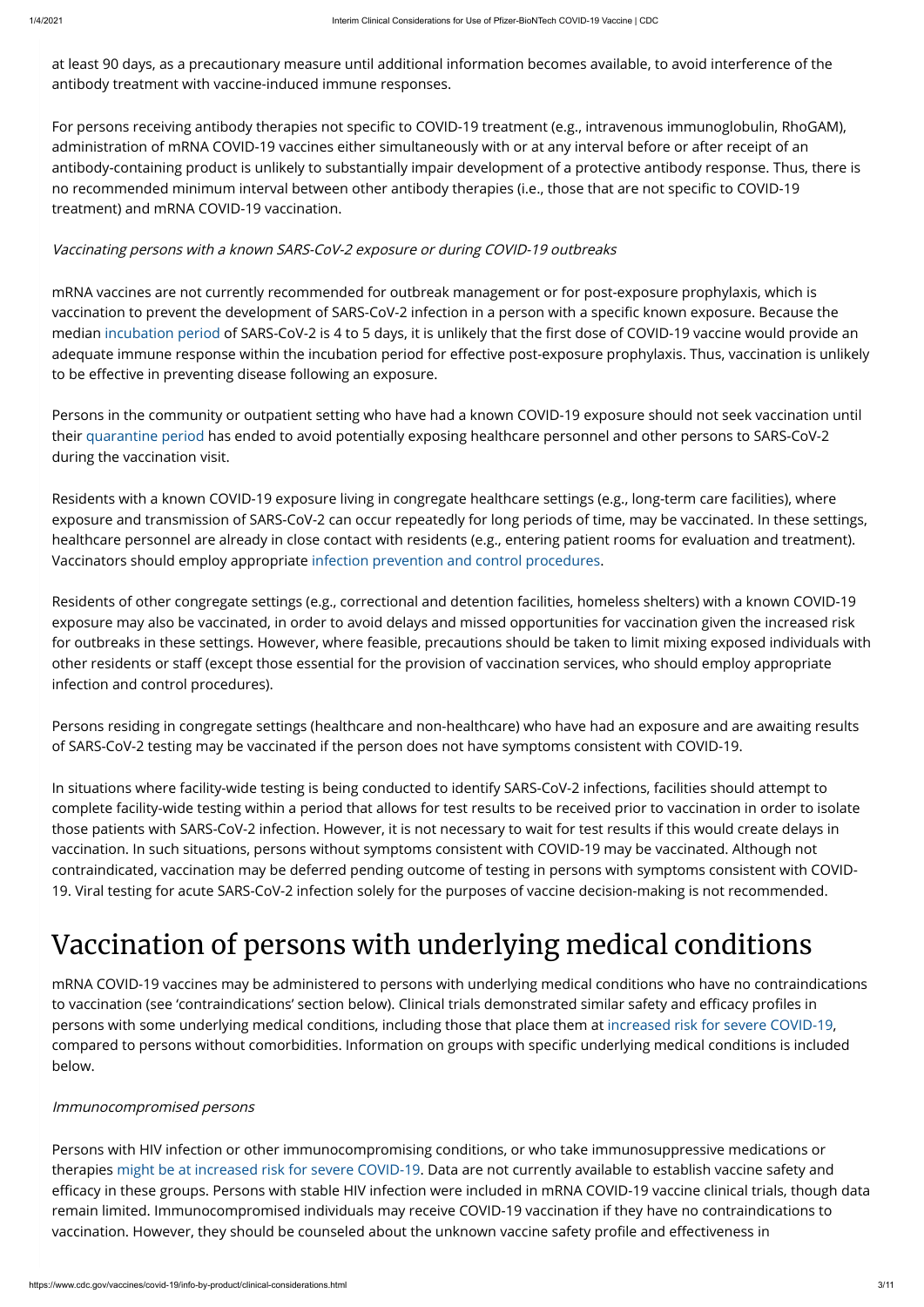immunocompromised populations, as well as the potential for reduced immune responses and the need to continue to follow all [current guidance](https://www.cdc.gov/coronavirus/2019-ncov/index.html) to protect themselves against COVID-19 (see below). Antibody testing is not recommended to assess for immunity to COVID-19 following mRNA COVID-19 vaccination.

At this time, re-vaccination is not recommended after immune competence is regained in persons who received mRNA COVID-19 vaccines during chemotherapy or treatment with other immunosuppressive drugs. Recommendations on revaccination or additional doses of mRNA COVID-19 vaccines may be updated as additional information is available.

No data are currently available on the safety and efficacy of mRNA COVID-19 vaccines in persons with autoimmune conditions, though these persons were eligible for enrollment in clinical trials. No imbalances were observed in the occurrence of symptoms consistent with autoimmune conditions or inflammatory disorders in clinical trial participants who received an mRNA COVID-19 vaccine compared to placebo. Persons with autoimmune conditions who have no contraindications to vaccination may receive an mRNA COVID-19 vaccine.

#### Persons with autoimmune conditions

Cases of Bell's palsy were reported following vaccination in participants in both the Pfizer-BioNTech and Moderna COVID-19 vaccines clinical trials. However, the FDA does not consider these to be above the frequency expected in the general population and has not concluded that these cases were causally related to vaccination. Post-authorization safety surveillance will be important to further assess any possible causal association. In the absence of such evidence, persons with a history of Bell's palsy may receive an mRNA COVID-19 vaccine unless they have a contraindication to vaccination. Any occurrence of Bell's palsy following mRNA COVID-19 vaccination should be reported to VAERS.

#### Persons with a history of Guillain-Barré syndrome

To date, no cases of Guillain-Barré syndrome (GBS) have been reported following vaccination among participants in the Pfizer-BioNTech or Moderna COVID-19 vaccines clinical trials. With few exceptions, ACIP's general best practice guidelines for immunization does not include history of GBS as a contraindication or precaution to vaccination. Persons with a history of GBS may receive an mRNA COVID-19 vaccine unless they have a contraindication to vaccination. Any occurrence of GBS following mRNA COVID-19 vaccination should be reported to the Vaccine Adverse Event Reporting System (VAERS).

#### Persons with a history of Bell's palsy

If pregnant people are part of a group that is recommended to receive a COVID-19 vaccine (e.g., healthcare personnel), they may choose to be vaccinated. A conversation between the patient and their clinical team may assist with decisions regarding the use of a mRNA COVID-19 vaccine, though a conversation with a healthcare provider is not required prior to vaccination. When making a decision, pregnant people and their healthcare providers should consider the level of COVID-19 community transmission, the patient's personal risk of contracting COVID-19, the risks of COVID-19 to the patient and potential risks to the fetus, the efficacy of the vaccine, the side effects of the vaccine, and the lack of data about the vaccine during pregnancy.

# Vaccination of pregnant or lactating people

#### Pregnant people

Observational [data](https://www.cdc.gov/coronavirus/2019-ncov/need-extra-precautions/pregnancy-breastfeeding.html) demonstrate that while the absolute risk is low, pregnant people with COVID-19 have an increased risk of severe illness, including illness resulting in intensive care admission, mechanical ventilation, or death. Additionally, they might be at an increased risk of adverse pregnancy outcomes, such as preterm birth.

There are currently few data on the safety of COVID-19 vaccines, including mRNA vaccines, in pregnant people. Limited data are currently available from animal developmental and reproductive toxicity studies. No safety concerns were demonstrated in rats that received Moderna COVID-19 vaccine prior to or during gestation in terms of female reproduction, fetal/embryonal development, or postnatal development. Studies in pregnant people are planned and the vaccine manufacturers are following outcomes in people in the clinical trials who became pregnant. Based on current knowledge, experts believe that mRNA vaccines are unlikely to pose a risk to the pregnant person or the fetus because [mRNA vaccines](https://www.cdc.gov/coronavirus/2019-ncov/vaccines/different-vaccines/mrna.html) are not live vaccines. The mRNA in the vaccine is degraded quickly by normal cellular processes and does not enter the nucleus of the cell. However, the potential risks of mRNA vaccines to the pregnant person and the fetus are unknown because these vaccines have not been studied in pregnant people.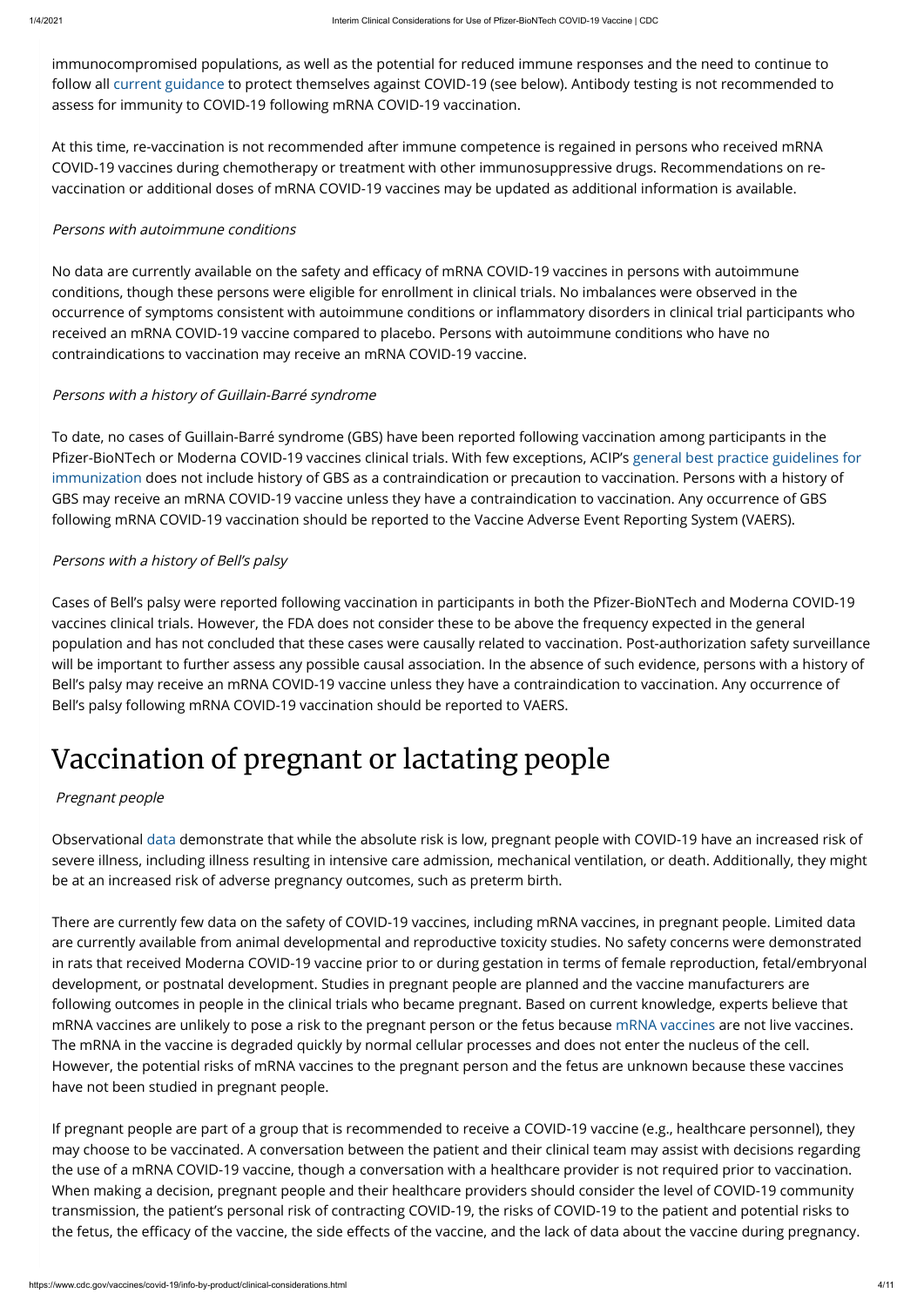Side effects can occur with COVID-19 vaccine use in pregnant people, similar to those expected among non-pregnant people. Pregnant people who experience fever following vaccination may be counseled to take acetaminophen as fever has been associated with adverse pregnancy outcomes. Acetaminophen may be offered as an option for pregnant people experiencing other post-vaccination symptoms as well.

There are no data on the safety of COVID-19 vaccines in lactating people or the effects of mRNA COVID-19 vaccines on the breastfed infant or milk production/excretion. mRNA vaccines are not thought to be a risk to the breastfeeding infant. A lactating person who is part of a group recommended to receive a COVID-19 vaccine (e.g., healthcare personnel) may choose to be vaccinated.

There is no recommendation for routine pregnancy testing before receipt of a COVID-19 vaccine. Those who are trying to become pregnant do not need to avoid pregnancy after mRNA COVID-19 vaccination.

### Lactating people

### Vaccination of children and adolescents

Adolescents aged 16-17 years are included among persons eligible to receive the Pfizer-BioNTech COVID-19 vaccine under the EUA. While vaccine safety and efficacy data in this age group are limited, there are no biologically plausible reasons for safety and efficacy profiles to be different than those observed in persons 18 years of age and older. Adolescents aged 16–17 years who are part of a group recommended to receive a COVID-19 vaccine may be vaccinated with the Pfizer-BioNTech COVID-19 vaccine with appropriate assent. Children and adolescents younger than 16 years of age are not authorized to receive the Pfizer-BioNTech COVID-19 vaccine at this time.

Preliminary data suggest high vaccine efficacy in preventing COVID-19 following receipt of two doses of mRNA COVID-19 vaccine (Pfizer-BioNTech: 95.0% [95% CI: 90.3%, 97.6%]; Moderna: 94.1% [95% CI: 89.3%, 96.8%]). Limited data are currently available regarding the efficacy of a single dose. Patients should be counseled on the importance of completing the two-dose series (of the same vaccine product) to optimize protection.

Children and adolescents younger than 18 years of age are not authorized to receive the Moderna COVID-19 vaccine at this time.

### Patient counseling

### Vaccine efficacy

In clinical trials, hypersensitivity-related adverse events were observed in 0.63% of participants who received the Pfizer-BioNTech COVID-19 vaccine and 1.5% of participants who received the Moderna COVID-19 vaccine, compared to 0.51% and 1.1%, respectively, in the placebo groups. Anaphylaxis following vaccination was not observed in the Pfizer-BioNTech or Moderna COVID-19 vaccines clinical trials. However, anaphylactic reactions have been reported following receipt of mRNA vaccines outside of clinical trials.

### Reactogenicity

Before vaccination, providers should counsel mRNA COVID-19 vaccine recipients about expected local (e.g., pain, swelling, erythema at the injection site, localized axillary lymphadenopathy on the same side as the vaccinated arm) and systemic (e.g., fever, fatigue, headache, chills, myalgia, arthralgia) post-vaccination symptoms. Depending on vaccine product (Pfizer vs. [Moderna](https://www.cdc.gov/vaccines/covid-19/info-by-product/moderna/reactogenicity.html)), age group, and vaccine dose, approximately 80–89% of vaccinated persons develop at least one local symptom and 55–83% develop at least one systemic symptom following vaccination.

Most systemic post-vaccination symptoms are mild to moderate in severity, occur within the first three days of vaccination, and resolve within 1–3 days of onset. These symptoms are more frequent and severe following the second dose and among younger persons compared to older persons (i.e., >55 or  $\geq 65$  years [for Pfizer-BioNTech or Moderna vaccines, respectively]). Unless persons develop a contraindication to vaccination (see below), they should be encouraged to complete the series even if they develop local or systemic symptoms following the first dose to optimize protection against COVID-19.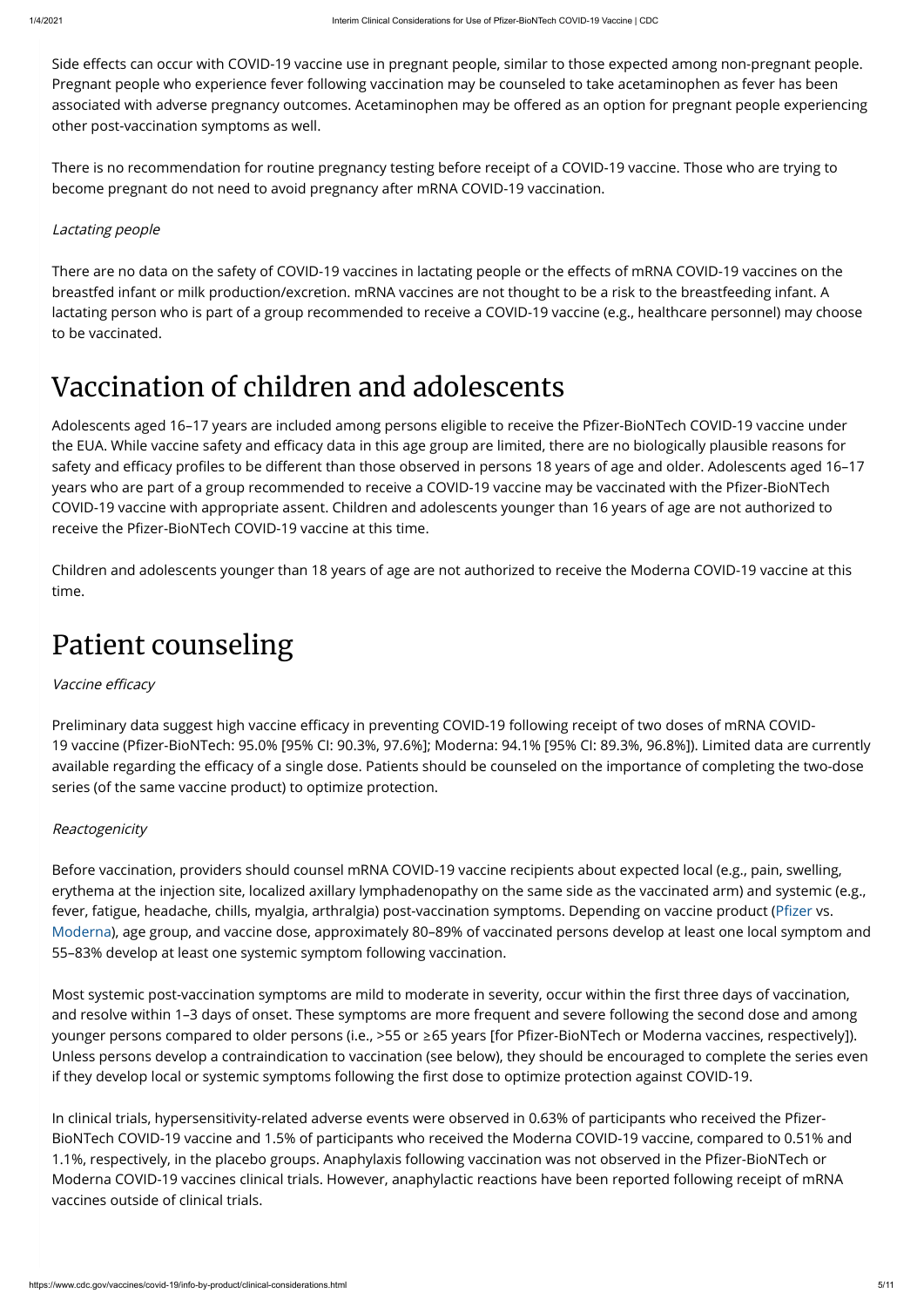Antipyretic or analgesic medications (e.g., acetaminophen, non-steroidal anti-inflammatory drugs) may be taken for the treatment of post-vaccination local or systemic symptoms, if medically appropriate. However, routine prophylactic administration of these medications for the purpose of preventing post-vaccination symptoms is not currently recommended, as information on the impact of such use on mRNA COVID-19 vaccine-induced antibody responses is not available at this time.

[Infection prevention and control considerations are available for](https://www.cdc.gov/coronavirus/2019-ncov/hcp/post-vaccine-considerations-residents.html) [healthcare personnel](https://www.cdc.gov/coronavirus/2019-ncov/hcp/post-vaccine-considerations-healthcare-personnel.html) [and long-term care facility](https://www.cdc.gov/coronavirus/2019-ncov/hcp/post-vaccine-considerations-residents.html) residents (e.g., populations included in phase 1a of vaccine allocation) with systemic signs and symptoms following COVID-19 vaccination. Considerations may be updated as additional information becomes available or additional groups are prioritized for vaccine allocation.

### Public health recommendations for vaccinated persons

CDC considers a history of the following to be a contraindication to vaccination with both the Pfizer-BioNTech and Moderna COVID-19 vaccines:

Given the currently limited information on how much the mRNA COVID-19 vaccines may reduce transmission in the general population and how long protection lasts, vaccinated persons should continue to follow all [current guidance](https://www.cdc.gov/coronavirus/2019-ncov/index.html) to protect themselves and others. This includes wearing a mask, staying at least 6 feet away from others, avoiding crowds, washing hands often, following [CDC travel guidance](https://www.cdc.gov/coronavirus/2019-ncov/travelers/index.html), following quarantine guidance after an exposure to someone with COVID-19, and following any applicable workplace or school guidance, including guidance related to personal protective equipment use or SARS-CoV-2 testing.

### Contraindications and precautions

Persons with an immediate allergic reaction to the first dose of an mRNA COVID-19 vaccine should not receive additional doses of either of the mRNA COVID-19 vaccines. Providers should attempt to determine whether reactions reported following vaccination are consistent with immediate allergic reactions versus other types of reactions commonly observed following vaccination, such as a vasovagal reaction or post-vaccination side effects (which are not contraindications to receiving the second vaccine dose) (Appendix C).

While rare, anaphylactic reactions have been reported following vaccination with mRNA COVID-19 vaccines. Although investigations are ongoing, persons with a history of an immediate allergic reaction (of any severity) to an mRNA COVID-19 vaccine or any of its components might be at greater risk for anaphylaxis upon re-exposure to either of the currently authorized mRNA COVID-19 vaccines. For the purposes of this guidance, an immediate allergic reaction to a vaccine or medication is defined as any hypersensitivity-related signs or symptoms such as urticaria, angioedema, respiratory distress (e.g., wheezing, stridor), or anaphylaxis that occur within four hours following administration.

Recommendations for contraindications and precautions are described below and summarized in Appendix A. The following recommendations may change as further information becomes available.

### Contraindications

- Severe allergic reaction (e.g., anaphylaxis) after a previous dose of an mRNA COVID-19 vaccine or any of its components
- Immediate allergic reaction of any severity to a previous dose of an mRNA COVID-19 vaccine or any of its components (including polyethylene glycol [PEG])\*
- Immediate allergic reaction of any severity to polysorbate (due to potential cross-reactive hypersensitivity with the vaccine ingredient PEG)\*

\* These persons should not receive mRNA COVID-19 vaccination at this time unless they have been evaluated by an allergist-

immunologist and it is determined that the person can safely receive the vaccine (e.g., under observation, in a setting with advanced medical care available). See Appendix B for more information on ingredients included in mRNA COVID-19 vaccines.

[Healthcare personnel or health departments in the United States can request a consultation from the Clinical Immunization](https://www.cdc.gov/vaccinesafety/ensuringsafety/monitoring/cisa/index.html) Safety Assessment COVIDvax project for a complex COVID-19 vaccine safety question about an individual patient residing in the United States not readily addressed by CDC guidance.

**Precautions**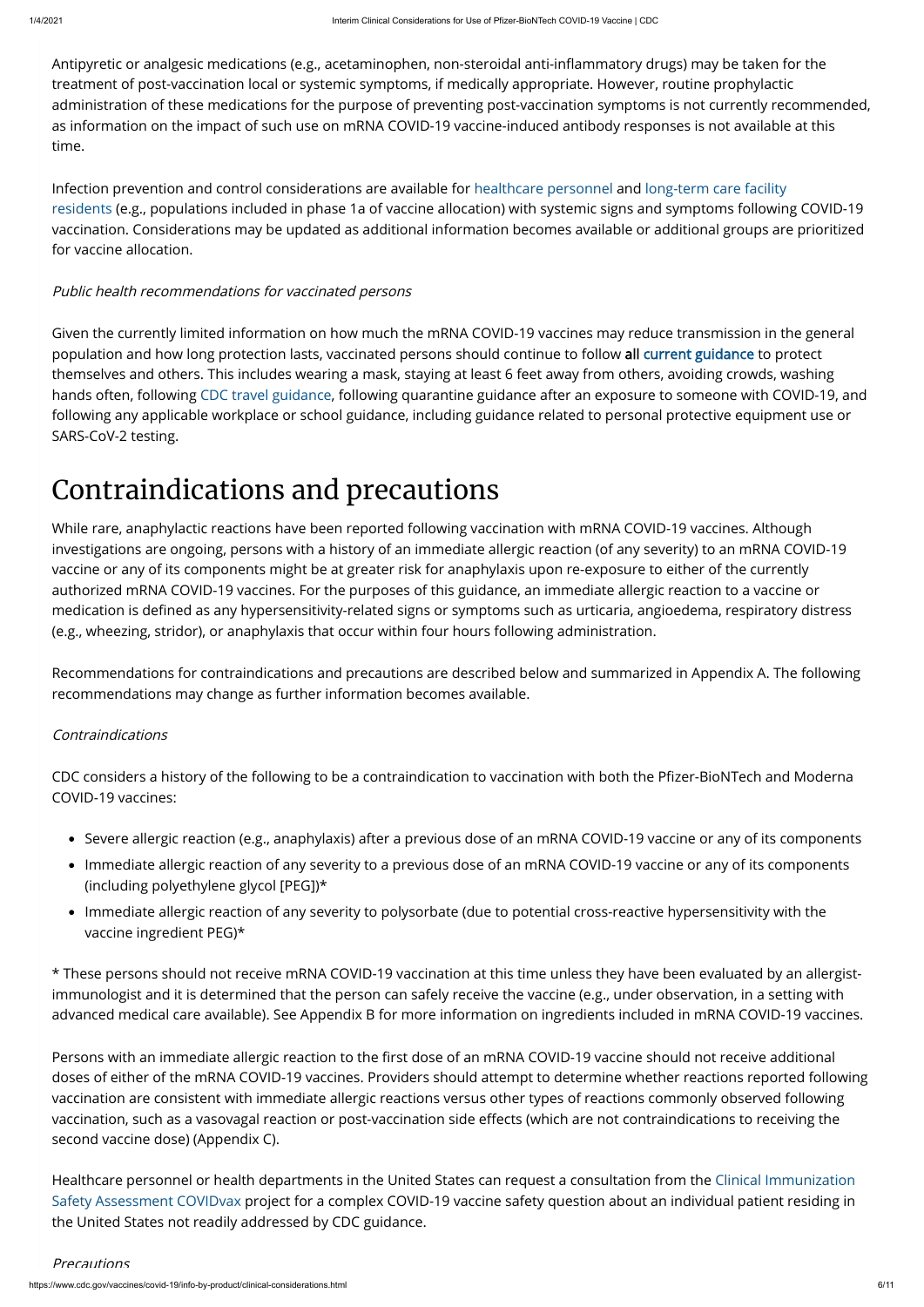Precautions

CDC considers a history of any immediate allergic reaction to any other vaccine or injectable therapy (i.e., intramuscular, intravenous, or subcutaneous vaccines or therapies not related to a component of mRNA COVID-19 vaccines or polysorbate) as a precaution but not a contraindication to vaccination for both the Pfizer-BioNTech and Moderna COVID-19 vaccines. These persons should be counseled about the unknown risks of developing a severe allergic reaction and balance these risks against the benefits of vaccination. Deferral of vaccination and/or consultation with an allergist-immunologist may be considered until further information on the risk of anaphylaxis is available. The following considerations can be used to help the provider conduct a risk assessment for mRNA COVID-19 vaccination in these individuals:

- Risk of exposure to SARS-CoV-2 (e.g., because of residence in a congregate setting such as a long-term care facility, occupation)
- Risk of severe disease or death due to COVID-19 (e.g., because of age, underlying medical conditions)
- Whether the patient has previously been infected with SARS-CoV-2 and, if so, how long ago
	- Note: Vaccination is recommended for persons with a history of COVID-19; however, because reinfection is uncommon in the 90 days following infection, persons with a precaution to vaccination and recent COVID-19 may choose to defer vaccination until further information is known about the risk of anaphylaxis following vaccination.
- The unknown risk of anaphylaxis (including fatal anaphylaxis) following mRNA COVID-19 vaccination in a person with a history of an immediate allergic reaction to other vaccines or injectable therapies
- Ability of the patient to be vaccinated in a setting where [appropriate medical care](https://www.cdc.gov/vaccines/covid-19/info-by-product/pfizer/anaphylaxis-management.html) is immediately available for anaphylaxis

### Neither contraindications nor precautions to vaccination

Allergic reactions (including severe allergic reactions) not related to vaccines, injectable therapies, components of mRNA COVID-19 vaccines (including PEG), or polysorbates, such as food, pet, venom, or environmental allergies, or allergies to oral medications (including the oral equivalents of injectable medications) are not a contraindication or precaution to vaccination with either mRNA COVID-19 vaccine. The vial stoppers of these mRNA vaccines are not made with natural rubber latex, and there is no contraindication or precaution to vaccination for persons with a latex allergy. In addition, as the mRNA COVID-19 vaccines do not contain eggs or gelatin, persons with allergies to these substances do not have a contraindication or precaution to vaccination.

### Observation periods following vaccination (for persons without contraindications to mRNA COVID-19 vaccines)

CDC recommends an observation period following vaccination with mRNA COVID-19 vaccines. Persons with a history of an immediate allergic reaction of any severity to a vaccine or injectable therapy and persons with a history of anaphylaxis due to any cause should be observed for 30 minutes. All other persons should be observed for 15 minutes.

# Reporting of vaccine adverse events

Adverse events that occur in a recipient following mRNA COVID-19 vaccination should be reported to VAERS. Vaccination providers are required by the Food and Drug Administration to report the following that occur after mRNA COVID-19 vaccination under Emergency Use Authorization:

- Vaccine administration errors
- Serious adverse events
- Cases of Multisystem Inflammatory Syndrome
- Cases of COVID-19 that result in hospitalization or death

Reporting is encouraged for any other clinically significant adverse event even if it is uncertain whether the vaccine caused the event. Information on how to submit a report to VAERS is available at [https://vaers.hhs.gov](https://vaers.hhs.gov/)  $\boxtimes$  or by calling 1-800-822-7967.

In addition, CDC has developed a new, voluntary smartphone-based tool, [v-safe.](https://www.cdc.gov/coronavirus/2019-ncov/vaccines/safety/vsafe.html) This tool uses text messaging and web surveys to provide near real-time health check-ins after patients receive COVID-19 vaccination. Reports to v-safe indicating a medically significant health impact, including pregnancy, are followed up by the CDC/v-safe call center to collect additional information to complete a VAERS report, if appropriate.

### Laboratory testing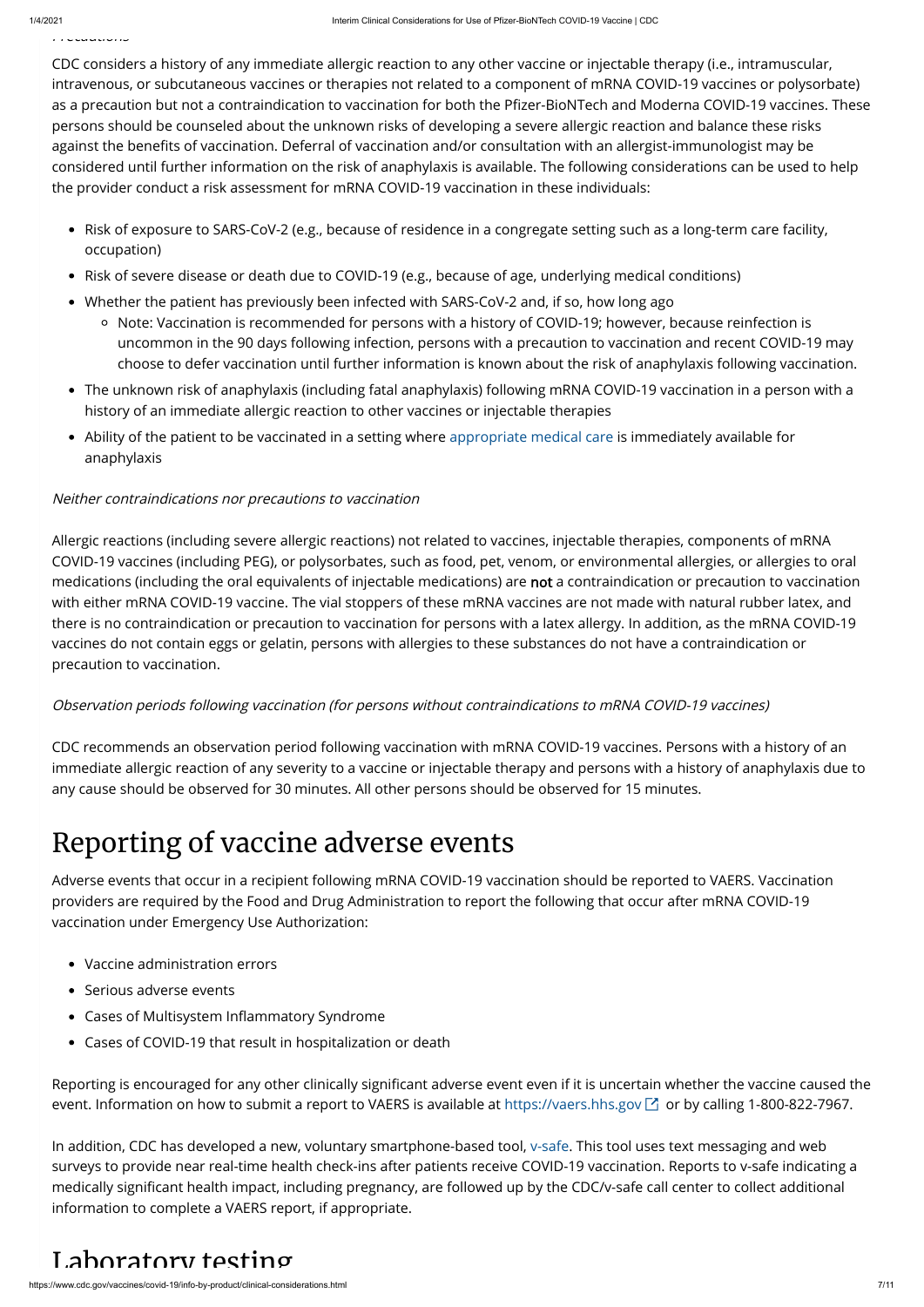#### HUUVLULVLY LUULLIH

Interpretation of SARS-CoV-2 test results in vaccinated persons

Prior receipt of an mRNA COVID-19 vaccine will not affect the results of SARS-CoV-2 viral tests (nucleic acid amplification or antigen tests). Currently available antibody tests for SARS-CoV-2 assess IgM and/or IgG to one of two viral proteins: spike or nucleocapsid. Because both the Pfizer-BioNTech and Moderna COVID-19 vaccines contain mRNA that encodes the spike protein, a positive test for spike protein IgM/IgG could indicate either prior infection or vaccination. To evaluate for evidence of prior infection in an individual with a history of mRNA COVID-19 vaccination, a [test](https://www.fda.gov/medical-devices/coronavirus-disease-2019-covid-19-emergency-use-authorizations-medical-devices/eua-authorized-serology-test-performance)  $\boxtimes$  specifically evaluating IgM/IgG to the nucleocapsid protein should be used. Antibody testing is not currently recommended to assess for immunity to COVID-19 following mRNA COVID-19 vaccination or to assess the need for vaccination in an unvaccinated person.

#### Interpretation of tuberculosis test results in vaccinated persons

- Perform TB symptom screening on all healthcare personnel or patients.
- If utilizing the IGRA, draw blood for interferon gamma release assay prior to COVID-19 vaccination.
- If utilizing the TST, place prior to COVID-19 vaccination.
- If vaccination has been given and testing needs to be performed, defer TST or IGRA until 4 weeks after COVID-19 vaccine 2-dose completion.
	- All potential recipients of COVID-19 vaccination should weigh the risks and benefits of delaying TST/IGRA with their providers.

Inactive vaccines do not interfere with tuberculosis (TB) test results. There is no immunologic reason to believe either a Tuberculin Skin Test (TST) (administered by intradermal placement of 0.1 cc of purified protein derivative) or blood draw for interferon gamma release assay (IGRA) would affect the safety or effectiveness of mRNA COVID-19 vaccines. We have no data to inform the impact of the COVID-19 mRNA vaccines on either TB test for infection (i.e., TST or IGRA).

- Perform TB symptom screening on all healthcare personnel
- Test for infection should be done before or at the same time as the administration of COVID-19 vaccination. If this is not possible, prioritization of test for TB infection needs to be weighed with the importance of receiving COVID-19 vaccination based on potential COVID-19 exposures and TB risk factors.
	- Healthcare personnel with high-risk conditions for TB progression should be fully evaluated as soon as possible.
	- Healthcare personnel without high-risk conditions for TB progression should proceed with contact tracing (i.e., symptom screening, chest radiograph or other imaging, specimen for microbiologic evaluation) but delay test for TB infection (TST or IGRA) if prioritized for receiving COVID-19 vaccination.
	- All potential recipients of COVID-19 vaccination should weigh the risks and benefits of delaying TST/IGRA with their providers.

For healthcare personnel or patients who require baseline TB testing (at onboarding or entry into facilities) at the same time they are to receive an mRNA COVID-19 vaccine:

For healthcare personnel who require testing for other reasons:

### Appendix A: Triage of persons presenting for mRNA COVID-19 vaccination

|                  | <b>MAY PROCEED WITH VACCINATION</b>                                  | <b>PRECAUTION TO VACCINATION</b>                       | <b>CONTRAINDICATION TO VACCINATION</b> |
|------------------|----------------------------------------------------------------------|--------------------------------------------------------|----------------------------------------|
| <b>SNOLLIQNO</b> | <b>CONDITIONS</b><br>• Immunocompromising conditions                 | <b>CONDITIONS</b><br>• Moderate/severe acute illness   | <b>CONDITIONS</b><br>• None            |
|                  | Pregnancy<br>Lactation                                               | <b>ACTIONS</b>                                         | <b>ACTIONS</b>                         |
|                  | <b>ACTIONS</b>                                                       | Risk assessment<br>• Potential deferral of vaccination | $\bullet$ N/A                          |
|                  | • Additional information provided*<br>• 15 minute observation period | • 15-minute observation period if vaccinated           |                                        |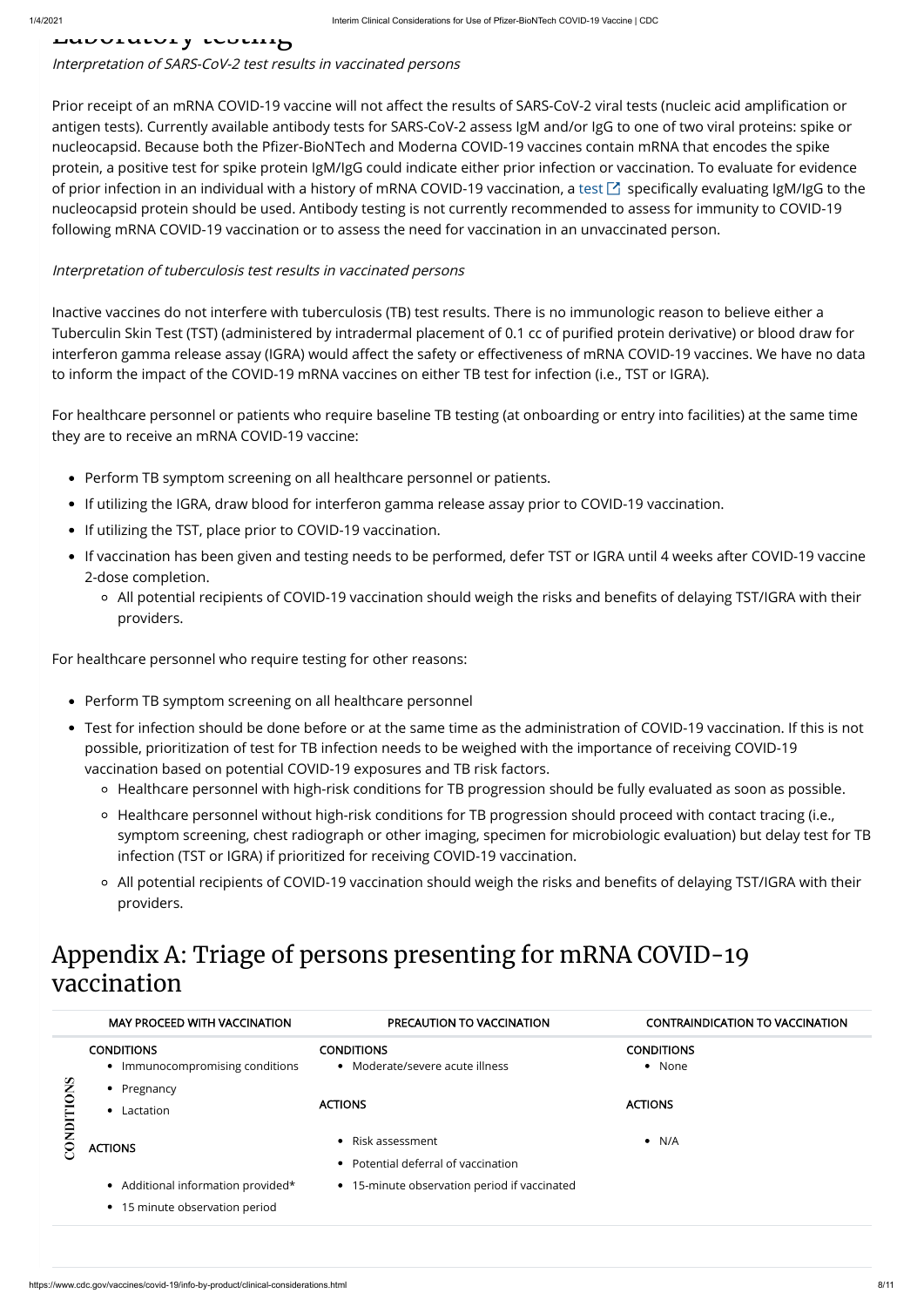**ALLERGIES** 

- Allergy to oral medications (including the oral equivalent of an injectable medication)
- History of food, pet, insect, venom, environmental, latex, etc., allergies
- Family history of allergies

#### MAY PROCEED WITH VACCINATION PRECAUTION TO VACCINATION CONTRAINDICATION TO VACCINATION

#### ALLERGIES

History of allergies that are unrelated to components of an mRNA COVID-19 vaccine†, other vaccines, injectable therapies, or polysorbate, such as:

- 30-minute observation period: Persons with a history of anaphylaxis (due to any cause)
- 15-minute observation period: All other persons

History of any immediate allergic reaction<sup>‡</sup> to vaccines or injectable therapies (except those related to component of mRNA COVID-19 vaccines or polysorbate, as these are contraindicated)

History of the following are contraindications to receiving either of the mRNA COVID-19  $^{\dagger}$  vaccines $^{\dagger}$ :

#### ACTIONS

#### ALLERGIES

 $+$  Refers only to mRNA COVID-19 vaccines currently authorized in the United States (i.e., Pfizer-BioNTech, Moderna COVID-19 vaccines)

#### ACTIONS:

- Risk assessment
- Consider deferral of vaccination and/or referral to allergist-immunologist
- 30-minute observation period if vaccinated

 $^\ast$ Immediate allergic reaction to a vaccine or medication is defined as any hypersensitivity-related signs or symptoms consistent with urticaria, angioedema, respiratory distress (e.g., wheezing, stridor), or anaphylaxis that occur within four hours following administration.

#### ALLERGIES

 $^\wedge$ See Appendix B for a list of ingredients. Note: Polyethylene glycol (PEG), an ingredient in both mRNA COVID-19 vaccines, is structurally related to polysorbate and cross-reactive hypersensitivity between these compounds may occur. Information on ingredients of a vaccine or medication (including PEG, a PEG derivative, or polysorbates) can be found in the package insert.

### Appendix B: Ingredients included in Pfizer-BioNTech and Moderna mRNA COVID-19 vaccines

An immediate allergic reaction to any component or previous dose of an mRNA COVID-19 vaccine is a contraindication to vaccination with both the Pfizer-BioNTech and Moderna vaccines. The following is a list of ingredients for the Pfizer-BioNTech  $\boxtimes$  and [Moderna](https://www.fda.gov/media/144637/download)  $\boxtimes$  COVID-19 vaccines, as reported in the prescribing information for each vaccine.

#### ACTIONS

- Do not vaccinate #
- Consider referral to allergistimmunologist

\* See Special Populations section for information on patient counseling in these groups

- Severe allergic reaction (e.g., anaphylaxis) after a previous dose of an mRNA COVID-19 vaccine or any of its components
- lmmediate allergic reaction‡ of any severity to a previous dose of an mRNA COVID-19 vaccine or any of its components<sup>^</sup> (including polyethylene glycol) #
- Immediate allergic reaction of any severity to polysorbate ^#

These persons should not receive mRNA COVID-19 vaccination at this time unless they have been evaluated by an allergist-# immunologist and it is determined that the person can safely receive the vaccine (e.g., under observation, in a setting with advanced medical care available)

| Description | Pfizer-BioNTech COVID-19 vaccine                                                    | Moderna COVID-19 vaccine                                                            |
|-------------|-------------------------------------------------------------------------------------|-------------------------------------------------------------------------------------|
| <b>mRNA</b> | Nucleoside-modified mRNA encoding the viral<br>spike (S) glycoprotein of SARS-CoV-2 | Nucleoside-modified mRNA encoding the viral spike (S)<br>glycoprotein of SARS-CoV-2 |
| Lipids      | 2[(polyethylene glycol)-2000]-N,N-<br>ditetradecylacetamide                         | PEG2000-DMG: 1,2-dimyristoyl-rac-glycerol,<br>methoxypolyethylene glycol            |
|             | 1,2-distearoyl-sn-glycero-3-phosphocholine                                          | 1,2-distearoyl-sn-glycero-3-phosphocholine                                          |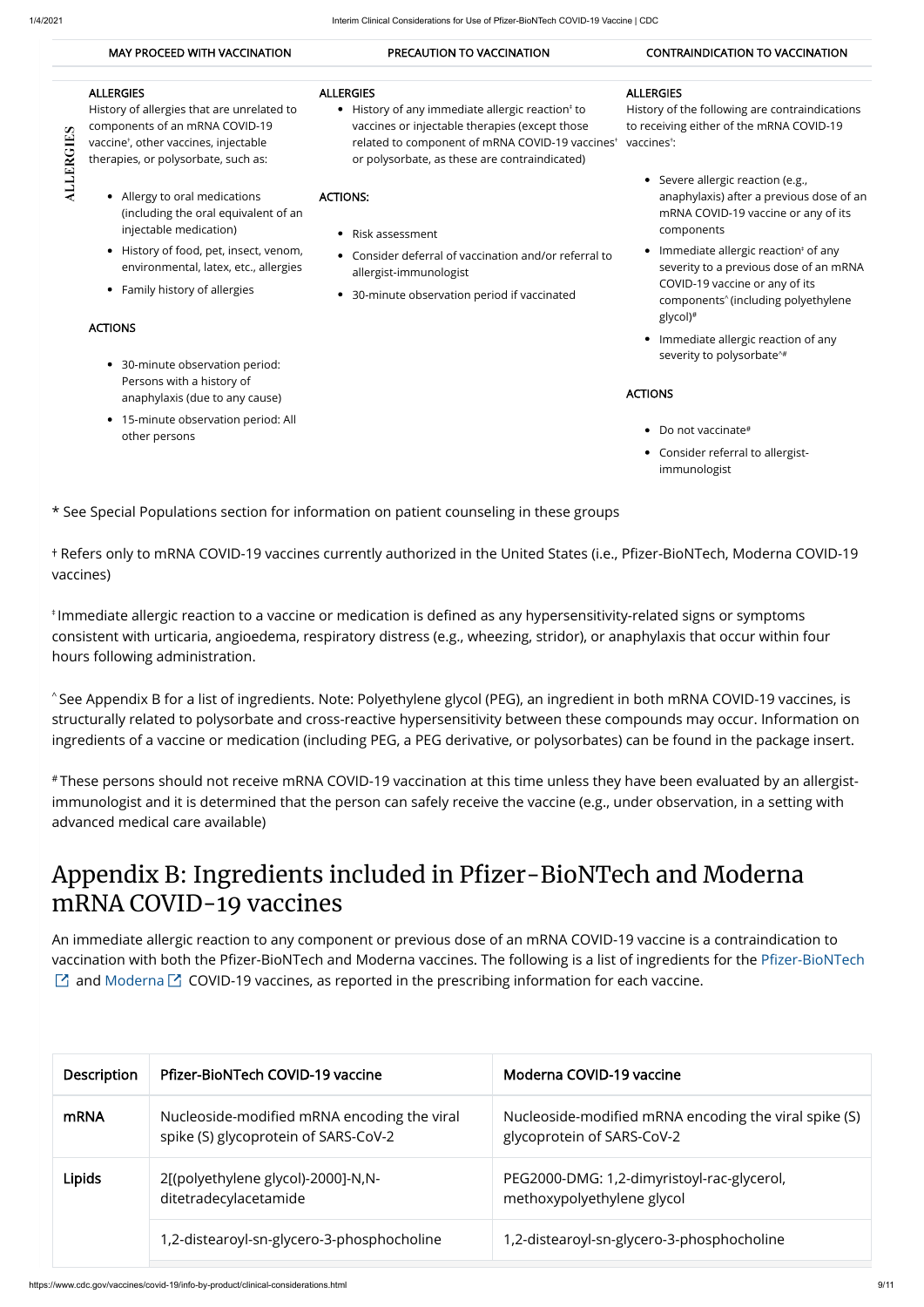| Description               | Pfizer-BioNTech COVID-19 vaccine                                            | Moderna COVID-19 vaccine                                                                      |
|---------------------------|-----------------------------------------------------------------------------|-----------------------------------------------------------------------------------------------|
|                           |                                                                             |                                                                                               |
|                           | Cholesterol                                                                 | Cholesterol                                                                                   |
|                           | (4-hydroxybutyl) azanediyl) bis (hexane-6, 1-<br>diyl)bis(2-hexyldecanoate) | SM-102: heptadecan-9-yl 8-((2-hydroxyethyl) (6-oxo-6-<br>(undecyloxy) hexyl) amino) octanoate |
| Salts,                    | Potassium chloride                                                          | Tromethamine                                                                                  |
| sugars,<br><b>buffers</b> | Monobasic potassium phosphate                                               | Tromethamine hydrochloride                                                                    |
|                           | Sodium chloride                                                             | Acetic acid                                                                                   |
|                           | Dibasic sodium phosphate dihydrate                                          | Sodium acetate                                                                                |
|                           | Sucrose                                                                     | Sucrose                                                                                       |

Note: Both the Pfizer-BioNTech and Moderna COVID-19 vaccines contain polyethylene glycol (PEG). PEG is a primary ingredient in osmotic laxatives and oral bowel preparations for colonoscopy procedures, an inactive ingredient or excipient in many medications, and is used in a process called pegylation to improve the therapeutic activity of some medications (including certain chemotherapeutics). Additionally, cross-reactive hypersensitivity between PEG and polysorbates (included as an excipient in some vaccines and other therapeutic agents) can occur.

\* Neither vaccine contain eggs, gelatin, latex, or preservatives

Information on whether a medication contains PEG, a PEG derivative, or polysorbates as either active or inactive ingredients can be found in the package insert. The National Institutes of Health [DailyMed database](https://dailymed.nlm.nih.gov/dailymed/index.cfm)  $\boxtimes$  may also be used as a resource. Medications that contain PEG and/or polysorbate are also described in the supplementary materials of Stone CA, et al. "Immediate hypersensitivity to polyethylene glycols and polysorbates: more common than we have recognized." The Journal of Allergy and Clinical Immunology: In Practice 7.5 (2019): 1533-1540.

<https://www.ncbi.nlm.nih.gov/pmc/articles/PMC6706272/pdf/nihms-1019221.pdf> <mark>と</mark>【1

### Appendix C: Potential characteristics of allergic reactions, vasovagal reactions, and vaccine side effects following mRNA COVID-19 vaccination

In patients who develop post-vaccination symptoms, determining the etiology (including allergic reaction, vasovagal reaction, or vaccine side effects) is important to determine whether a person can receive additional doses of mRNA COVID-19 vaccines. The following table of signs and symptoms is meant to serve as a resource but may not be exhaustive, and patients may not have all signs or symptoms. Providers should use their clinical judgement when assessing patients to determine the diagnosis and management.

| Characteristic              | Immediate allergic<br>reactions (including<br>anaphylaxis) | Vasovagal reaction           | Vaccine side effects<br>(local and systemic)                                                    |  |  |  |
|-----------------------------|------------------------------------------------------------|------------------------------|-------------------------------------------------------------------------------------------------|--|--|--|
| Timing after<br>vaccination | Most occur within 15-30<br>minutes of vaccination          | Most occur within 15 minutes | Median of 1 to 3<br>days after<br>vaccination (with<br>most occurring day<br>after vaccination) |  |  |  |
| Signs and symptoms          |                                                            |                              |                                                                                                 |  |  |  |
|                             |                                                            |                              |                                                                                                 |  |  |  |